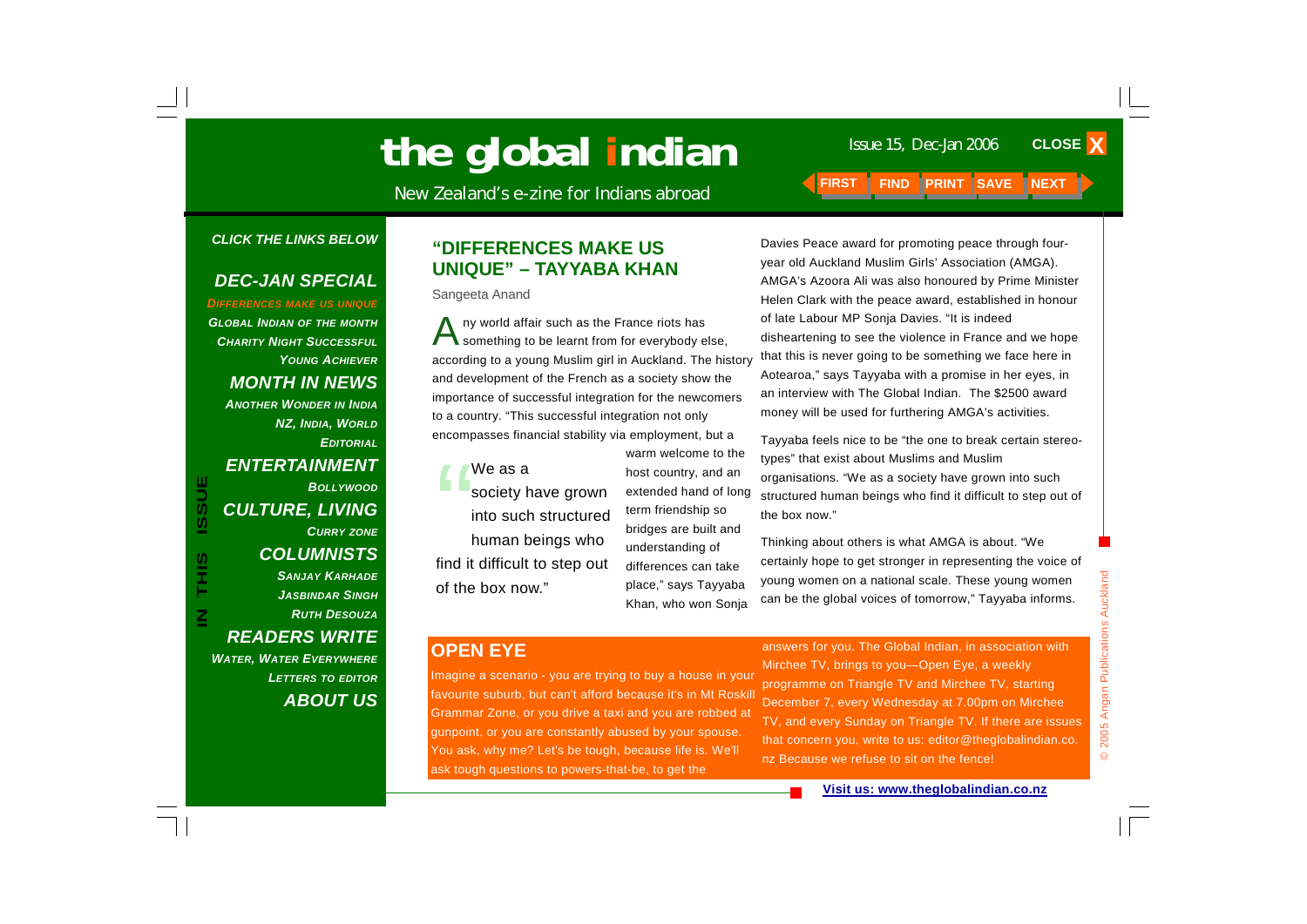#### *DEC-JAN SPECIAL*

*DIFFERENCES MAKE US UNIQUE GLOBAL INDIAN OF THE MONTH CHARITY NIGHT SUCCESSFULYOUNG ACHIEVERMONTH IN NEWS ANOTHER WONDER IN INDIA NZ, INDIA, WORLD EDITORIALENTERTAINMENT BOLLYWOODCULTURE, LIVING CURRY ZONE COLUMNISTS SANJAY KARHADE JASBINDAR SINGHRUTH DESOUZAREADERS WRITE WATER, WATER EVERYWHERE LETTERS TO EDITOR ABOUT US*

**IN THIS ISSUE**

**SIHL** 

 $\overline{\mathsf{z}}$ 

**ISSUE** 

## **ATTITUDE, APTITUDE, ALTITUDE**

Sangeeta Anand

If Indians' skills in information technology are well-<br>
known, there are a few Indians who take it a step further and achieve superlative success. Ravi Kumar Dasari is one such example. Working for Emerio Corp in Singapore as Chief Quality Officer, Ravi won Gold and Star National Excellent Service Awards for two straight years – 2003 and 2004. He is the first IT professional of Senior Project Management cadre in Singapore to receive the award, giving him a place in Singapore Book of Records. He's also involved in the development of software applications for voluntary and welfare organisations which saw his company becoming a market leader in Singapore in that sector.

Being an Indian gave him an edge as Indians are known for their IT prowess.

Born in Hyderabad, a city known for Charminar, biryani (fried rice), Irani tea, pearls and of course, information technology, Ravi developed interest in computers at a very early stage. "Right from my childhood, I had immense passion for IT. I am living my childhood dream of using computers," Ravi recalls. After graduating, he knew IT was where he wanted to be. "This decision was largely because of my passion for IT synergised by the IT boom and rapid developments in the field of IT."

Desire for better life brought Ravi to Singapore. "It offers excellent infrastructure, security, cultural harmony and opportunities," he says. He did not face much difficulty in settling down in the multiracial and multicultural society that Singapore is. "People are very courteous, friendly and disciplined." But he misses the festive



environment in India. Being an Indian gave him an edge as Indians are known for their IT prowess. He explains, "It gave me a competitive edge at the crucial juncture of my career. But since the expectations are high, the quality of services delivered should also be very high.

*Continued...*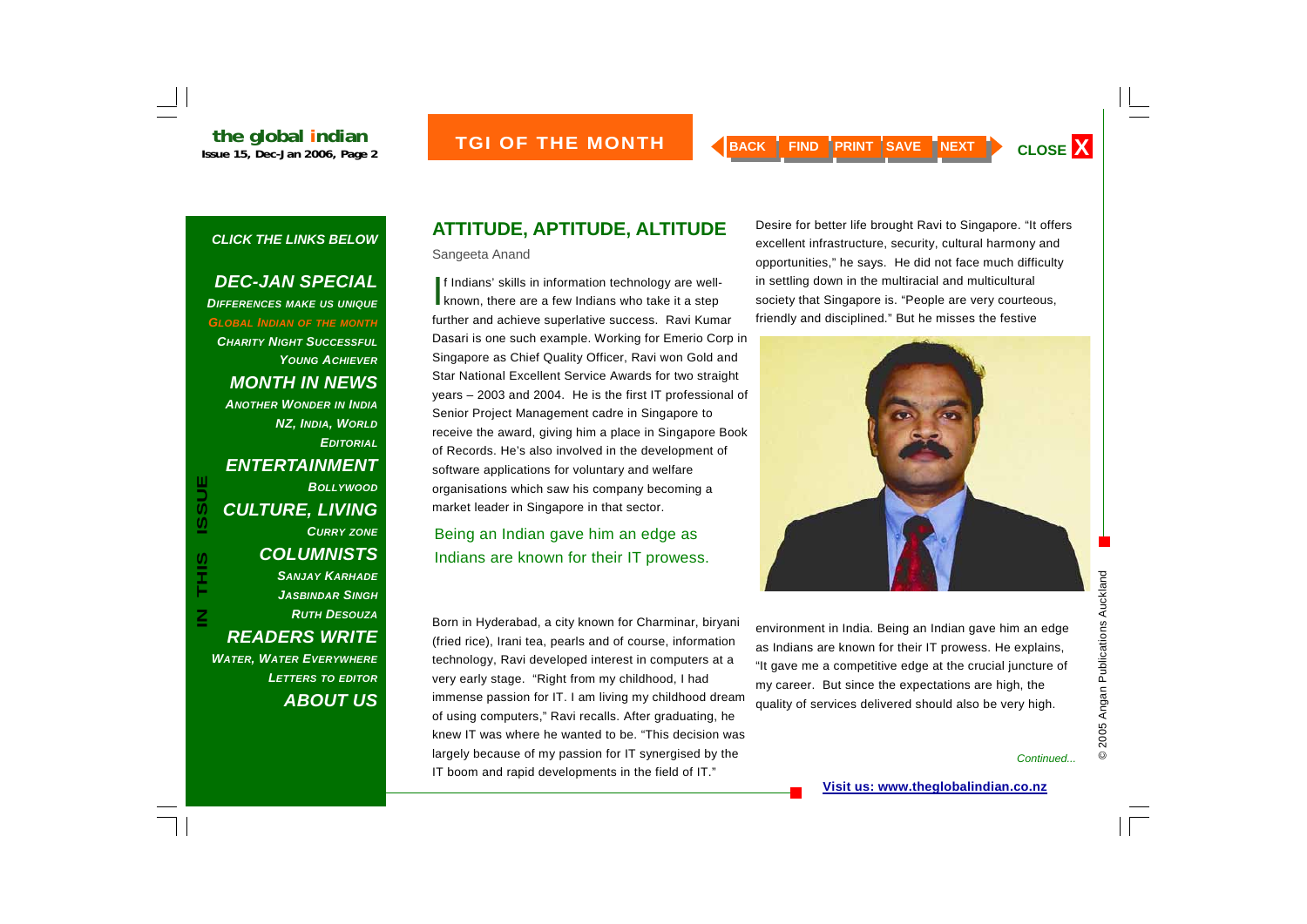## **the global indian**<br>Issue 15, Dec-Jan 2006, Page 3

#### *CLICK THE LINKS BELOW*

## *DEC-JAN SPECIAL*

*DIFFERENCES MAKE US UNIQUE GLOBAL INDIAN OF THE MONTH CHARITY NIGHT SUCCESSFULYOUNG ACHIEVERMONTH IN NEWS ANOTHER WONDER IN INDIA NZ, INDIA, WORLD EDITORIALENTERTAINMENT BOLLYWOODCULTURE, LIVING CURRY ZONE COLUMNISTS SANJAY KARHADE JASBINDAR SINGHRUTH DESOUZAREADERS WRITE WATER, WATER EVERYWHERE LETTERS TO EDITOR ABOUT US*

**IN THIS ISSUE**

S<br>H<br>H<br>H

 $\overline{\mathsf{z}}$ 

**ISSUE** 

Ravi was greatly influenced by his late father – his role model. "Despite belonging to a poor, agricultural family, my father completed his Masters and PhD. He paid for his education with scholarships and parttime jobs," Ravi exerts. "He was an active volunteer in various social service activities intended to help the underprivileged families." Like his father, Ravi too is involved in community work, and hopes to start an orphanage and provide scholarships to needy students. He's involved in organising blood donation drives, raising funds to help underprivileged families and for victims of natural disasters. "I strongly believe that giving back to the community is a noble activity." *Continued...* **Ravi was greatly immuericed by his late lattlet - CHARITY NIGHT** 

He credits his mother for imbibing time-tested values. "The way she handled the family matters after my father passed away in 1994 was amazing. I admire her capabilities," he recalls. Ravi's wife Teja, a post-graduate in computer science has been great support for the hardworking professional.

The key ingredients for success in a foreign land are education, attitude, flexibility, technical aptitude and altitude, according to Ravi. "Do your home work, learn to accept other cultures, inculcate self-respect and respect for others and give your best in whatever you do," he concludes.

*Would you like to nominate someone as The Global Indian of the Month? Write to the editor.* **WANT TO NOMINATE?** 



# **SUCCESSFUL**

Over 400 South Asian musiclovers were treated to melodious ghazals in

Auckland recently. As the event co-ordinator Pavitra Roy informs, "Ghazal-singer Mortoza Shoeb (pictured) and co-singers Sandhya Rao and Gopal Bhatia mesmerised the audience, ably supported by local artists Peter Paul and Partha Kanjilal on tabla (Indian percussion drum), Hemant (synthesiser), Saeed (rhythm guitar) and Sanjay (bass guitar)." Food stall served biriyani (fried rice), mouth-watering Kebabs, sweetmeats and Indian masala tea.

The show was organised to raise fund for treating Shihab Fahim, a four-year old boy, who came to New Zealand last year. As reported by *The Global Indian* earlier, Shihab suffered a brain stroke in March, which left him paralysed. He can't swallow or speak properly. The cost of his 21 days' stay at the hospital comes to \$37,500. If you would like to help, contact: Abdul Barek Mia, Acting President, Bangladesh Association New Zealand Inc., Ph: (09) 8152248/021-776261; Ashrafuddin Khokon, Ph-09 8282076.

**Visit us: www.theglobalindian.co.nz**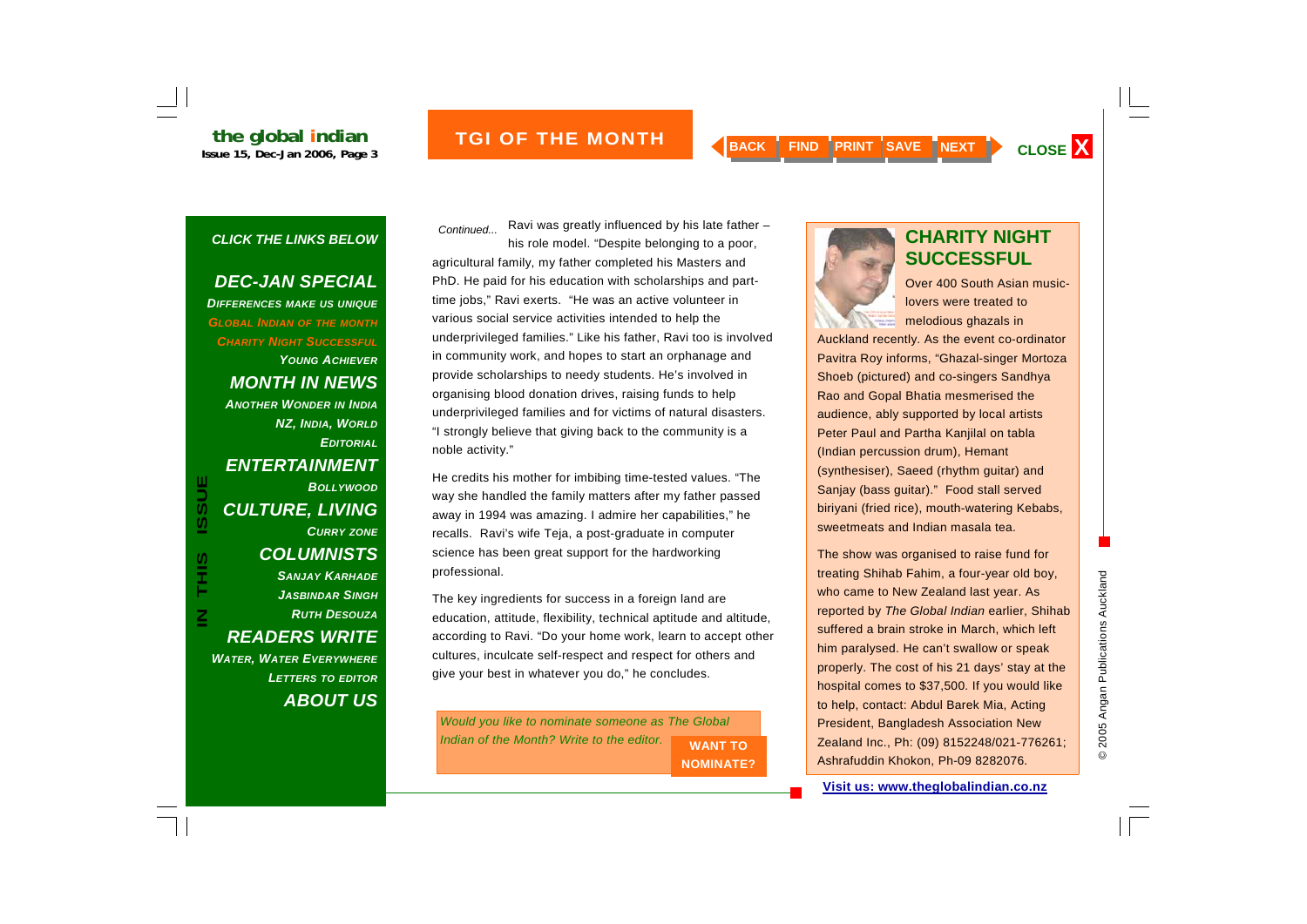## **ISSUE AND A CHIEVER AND A BACK | FIND | PRINT | SAVE | NEXT | CLOSE X**

#### *CLICK THE LINKS BELOW*

#### *DEC-JAN SPECIAL*

*DIFFERENCES MAKE US UNIQUE GLOBAL INDIAN OF THE MONTH CHARITY NIGHT SUCCESSFULYOUNG ACHIEVERMONTH IN NEWS ANOTHER WONDER IN INDIA NZ, INDIA, WORLD EDITORIALENTERTAINMENT BOLLYWOODCULTURE, LIVING CURRY ZONE COLUMNISTS SANJAY KARHADE JASBINDAR SINGHRUTH DESOUZAREADERS WRITE WATER, WATER EVERYWHERE LETTERS TO EDITOR ABOUT US*

**IN THIS ISSUE**

S<br>エココン エコン エコン エコン エコン アルファン アルファン しゅうかん しゅうかん しゅうかん しゅうかん しゅうかん しゅうかん しゅうかん しゅうかん しゅうかん しゅうかん しゅうかん しゅうかん しんけい しゅうかん しんけい しんけい しんけい しんけい しんけい しんけい しんしゅん

 $\overline{\mathsf{z}}$ 

**ISSUE** 

## **AGE NO BAR**

Sanjay Verma

Solution Remember to pick up flowers' Apurva Roy Choudhury<br>tapped into his telephone. With his wedding tapped into his telephone. With his wedding approaching, he found himself using the SyncNotes application more and more for such snippets of information. The handy little programme allowed him to create and read virtual sticky notes on either his personal digital assistant (PDA) or any PC he happened to be using. It wasn't exactly surprising to Apurva that SyncNotes was so useful—after all, it had been built and was hosted by his own company - Cynapse, based in Mumbai, writes Philip Andersen, director, International Centre for Entrepreneurship.

The 26-year old chief executive is one of the few examples in India where age is not a barrier to success in its advanced IT industry. But Apurva's story is also about his fight to make it big against all odds. At a very young age, he suffered from asthma, which kept him away from many physical activities. Instead, he played long hours with an electro-magnetic set, designing and building devices such as burglar alarms and water pumps. Starting with website-development even as he was completing his engineering studies, Apurva moved to application development, before setting up Cynapse.

Set up in 1996, Cynapse has grown from a small group of friends with a dream to invent and build products, to a



set of business-savvy professionals with a passion for invention and innovation. Until a few years ago, Cynapse was forced to develop software solutions to sustain itself. Today, it is also expanding into more challenging areas like consulting clients for product design and investing in and acquiring other technology companies.

Indian software product firms have the ideas but find it challenging to commercialise a new technology. As Apurva says, "Indian entrepreneurs should try to concentrate on building products that people want."

For young achievers like Apurva, the whole world is a platform for success. "Apurva has an uncanny ability to impress and attract leaders not only in India but worldwide. He does business with all his honesty and that's what makes him appealing to his peers and clients likewise," says Sanjay Shetty, regional director, Microsoft, Western Region India.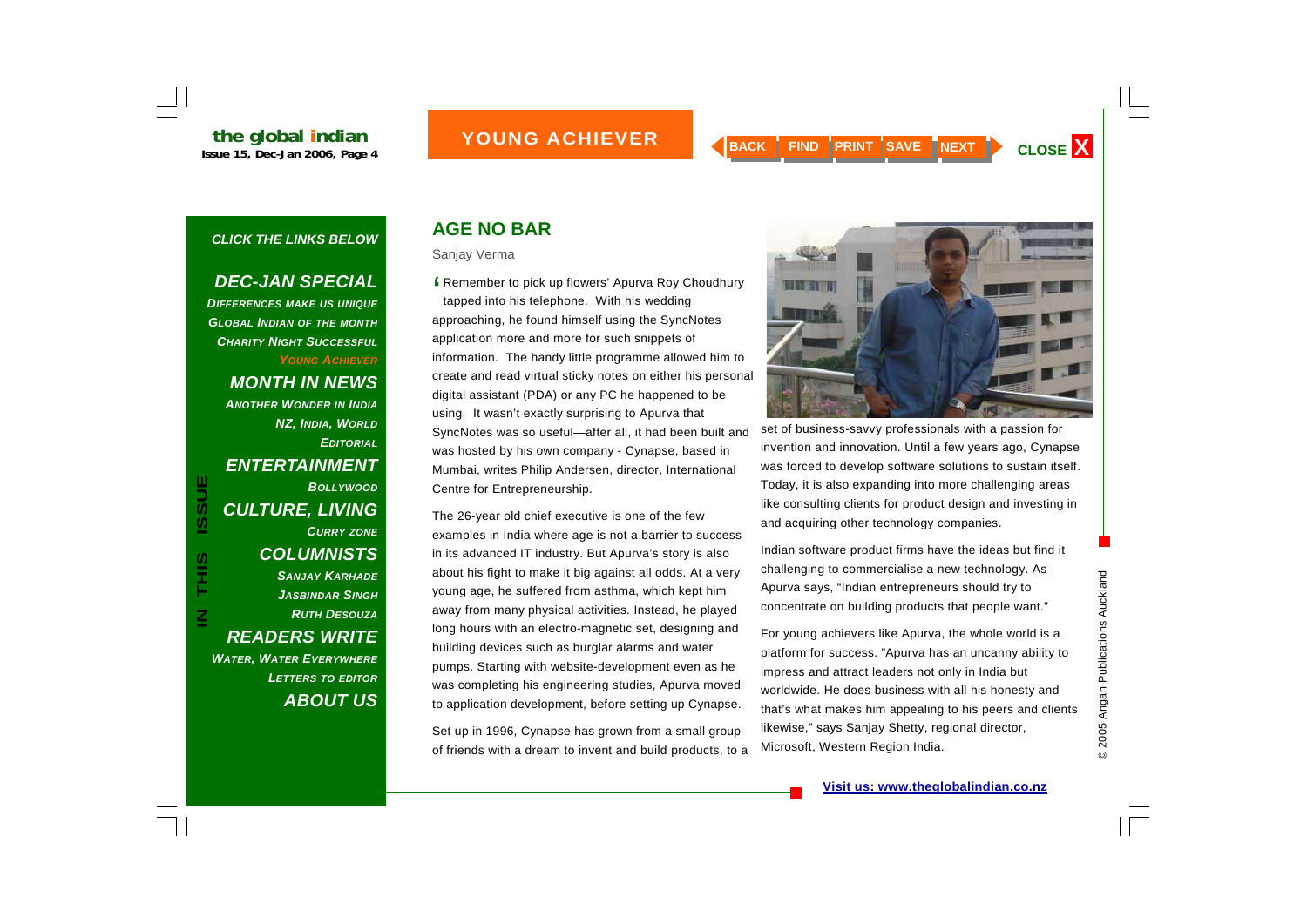### *DEC-JAN SPECIAL*

*DIFFERENCES MAKE US UNIQUE GLOBAL INDIAN OF THE MONTH CHARITY NIGHT SUCCESSFULYOUNG ACHIEVERMONTH IN NEWS ANOTHER WONDER IN INDIA NZ, INDIA, WORLD EDITORIALENTERTAINMENT*  **ISSUE** *BOLLYWOOD CULTURE, LIVING CURRY ZONE COLUMNISTS SANJAY KARHADE JASBINDAR SINGHRUTH DESOUZA*

**IN THIS ISSUE**  $\mathsf{\Xi}% _{M_{1},M_{2}}^{\alpha,\beta}(\varepsilon)=\mathsf{\Xi}_{M_{1},M_{2}}^{\alpha,\beta}(\varepsilon)$ *READERS WRITE WATER, WATER EVERYWHERE LETTERS TO EDITOR ABOUT US*

S<br>T<br>H

## **ANOTHER WONDER IN INDIA**

Vishal Singh

elhi or India has added one more attraction to its list of 'must see' places. The Akshardham temple on the banks of the River Yamuna in Delhi was inaugurated last month by Indian President APJ Abdul Kalam.

The monument, built without steel, is entirely composed of sandstone and marble. It comprises 234 ornately carved pillars, 9 ornate domes, 20 quadrangle shikhars, a spectacular Gajendra Pith (plinth of stone elephants) and 20,000 statues of saints and divine personalities.

The monument, a fusion of several architectural styles, was built after over 300 million man hours of services rendered by 11,000 volunteers and artisans over five years.

Spread over about 100 acres of land on the banks of the Yamuna, the complex cost around Rs two billion - funded by donations and contributions from about 10 million of BAPS' supporters worldwide.

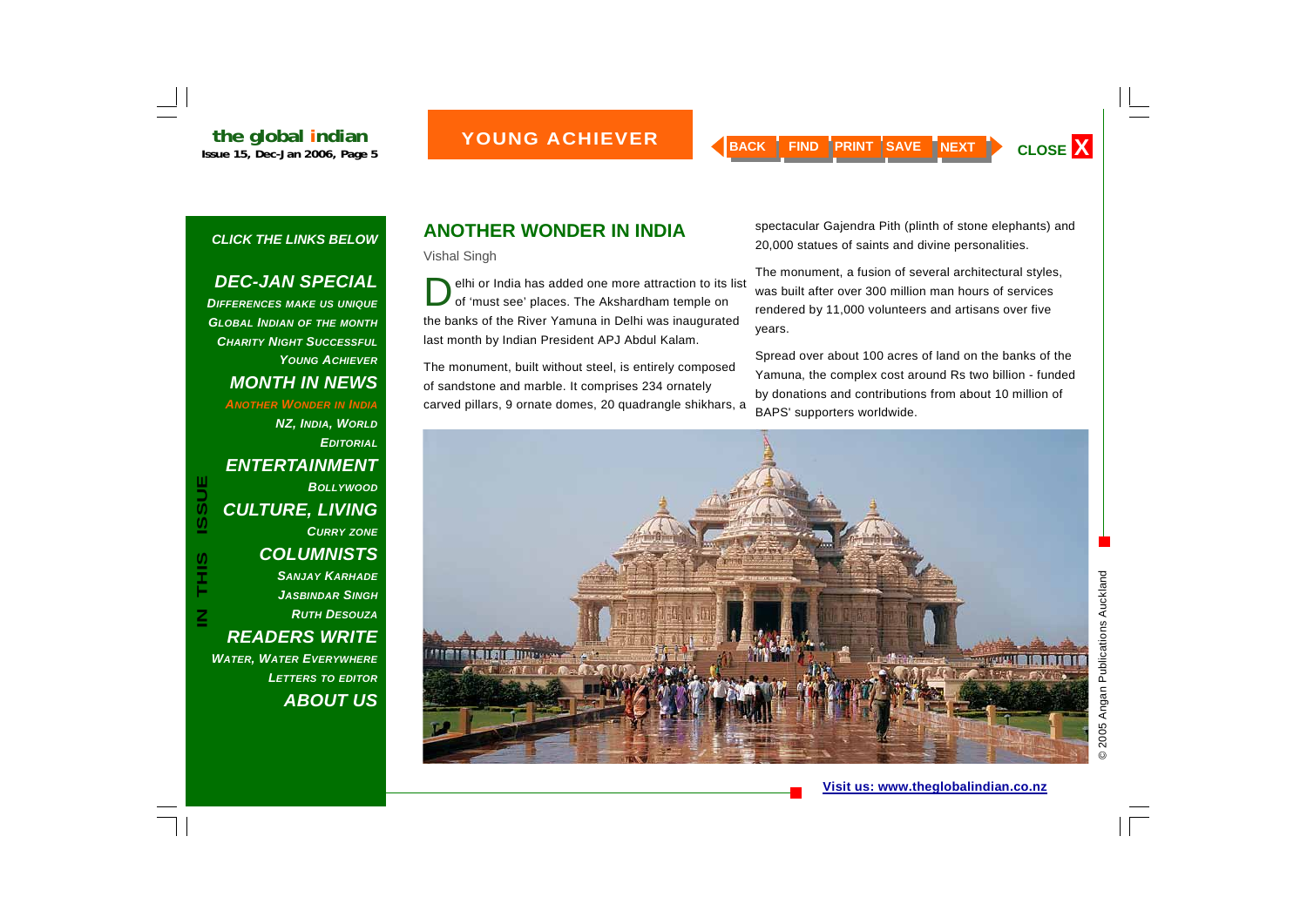### *DEC-JAN SPECIAL*

*DIFFERENCES MAKE US UNIQUE GLOBAL INDIAN OF THE MONTH CHARITY NIGHT SUCCESSFULYOUNG ACHIEVERMONTH IN NEWS ANOTHER WONDER IN INDIA NZ, INDIA, WORLD EDITORIALENTERTAINMENT BOLLYWOODCULTURE, LIVING CURRY ZONE COLUMNISTS SANJAY KARHADE JASBINDAR SINGHRUTH DESOUZAREADERS WRITE WATER, WATER EVERYWHERE LETTERS TO EDITOR ABOUT US*

**IN THIS ISSUE**

S<br>H<br>H<br>H

 $\overline{\mathsf{z}}$ 

**ISSUE** 

## **ANOTHER STEP FORWARD**

AUCKLAND—The Asia New Zealand Film Foundation-organised seminar on Asian representation and participation in New Zealand's media was a success, a release said. Filmmakers Rosanne Liang (Banana in a Nutshell) Zia Mandviwalla (Eating Sausage) and Amarbir Singh (1 Night) screened portions of their films.

During a panel discussion, AsiaNZ Foundation's media advisor, Charles Mabbett stressed the fact that due to increased migration, the mainstream media will have to reflect New Zealand's ethnic diversity to remain economically viable. "The Big Media needs you" he stated, "and if it doesn't yet know it, it soon will."

The conference concluded on a note that Asian communities need to get more involved with mainstream media so as to create a space for accurate representation.

## **DNA FOR BASMATI RICE**

DELHI - India is waking up to the need of protecting its agricultural property rights, which is a positive sign.

Indian scientists are hoping to map the DNA of basmati rice within the next two years, UK's *Independent*  reported.

Scientists at the Indian Council of Agriculture Research (ICAR) hope that the "fingerprinting" of India's intellectual property rights for the famous variety of rice will protect it from the western world.

What makes India's initiative unique is the fact that India is not patenting the brand but the product itself.

ICAR has already fingerprinted 42 varieties of chillies, 243 varieties of bananas, and 30 varieties of mangoes, including India's much sought after sweet Alphonso mangoes. It is planning to start work on spices.

#### **NEW ZEALAND INDIA** INDIA INDIA WORLD

#### **NAZIA HASSAN AWARDS**

UNITED KINGDOM—The second annual Nazia Hassan Foundation awards held in Westminster honoured journalists and social workers, according to a report by AiM.

The awards, named after the late British Pakistani pop singer, were set up to promote individuals who "combine the best of East and West and who have made outstanding contribution to promote cultural fusion in their respective vocations."

In light of her philanthropic work and in their wish to help under-privileged children around the world, her family established the Nazia Hassan foundation to carry on her work.

Winners included Jamilla Massey (lifetime achievement award), Hardeep Singh Kohli (writer/director), and Anita Anand (broadcaster/ journalist).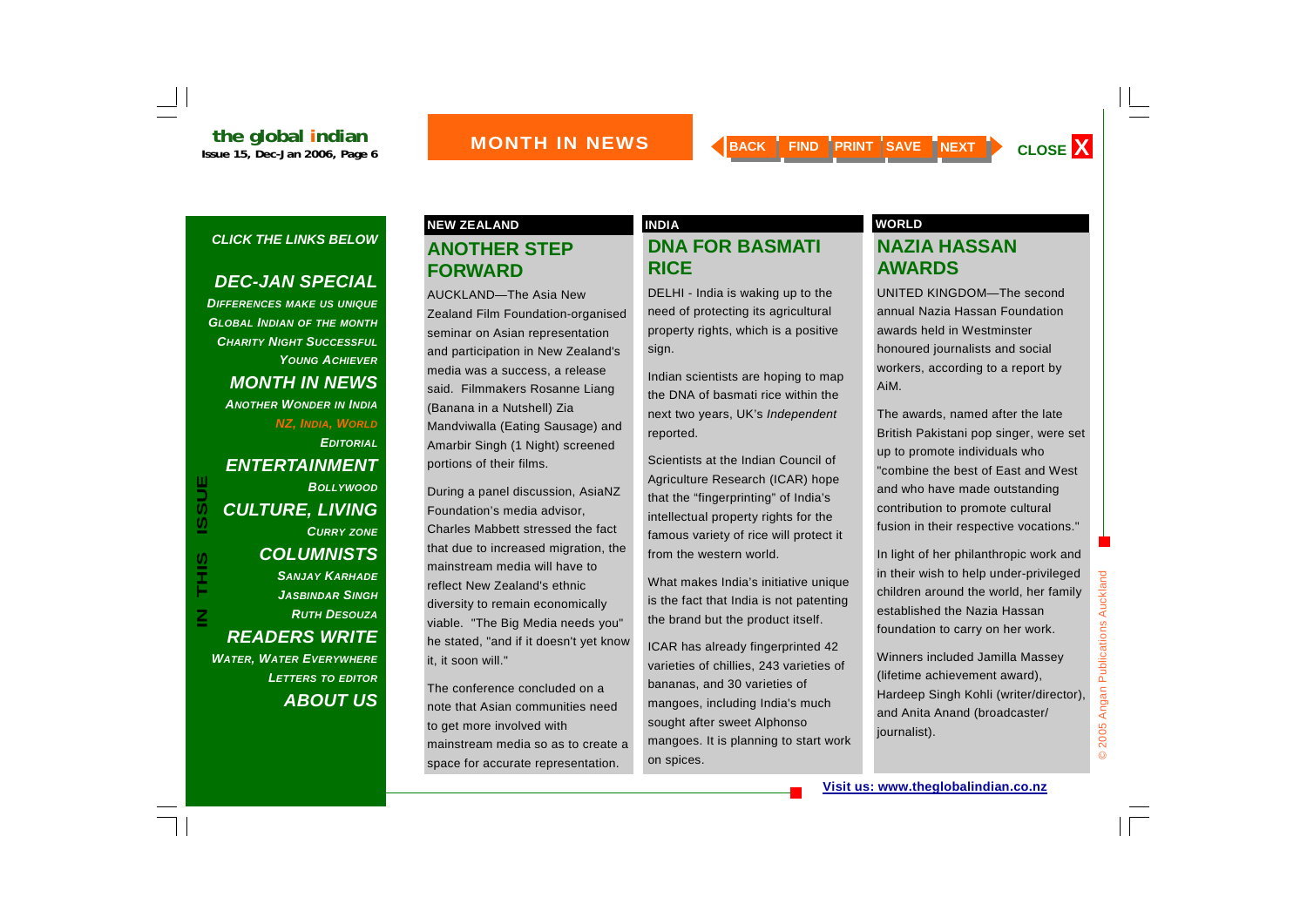## *DEC-JAN SPECIAL*

*DIFFERENCES MAKE US UNIQUE GLOBAL INDIAN OF THE MONTH CHARITY NIGHT SUCCESSFULYOUNG ACHIEVERMONTH IN NEWS ANOTHER WONDER IN INDIA NZ, INDIA, WORLD EDITORIALENTERTAINMENT BOLLYWOODCULTURE, LIVING CURRY ZONE COLUMNISTS SANJAY KARHADE JASBINDAR SINGHRUTH DESOUZAREADERS WRITE WATER, WATER EVERYWHERE LETTERS TO EDITOR ABOUT US*

**IN THIS ISSUE**

S<br>エココン エコン エコン エコン エコン アルファン アルファン しゅうかん しゅうかん しゅうかん しゅうかん しゅうかん しゅうかん しゅうかん しゅうかん しゅうかん しゅうかん しゅうかん しゅうかん しんけい しゅうかん しんけい しんけい しんけい しんけい しんけい しんけい しんしゅん

 $\overline{\mathsf{z}}$ 

**ISSUE** 

## **2006: WHAT'S IN STORE FOR US?**

Vaibhav Gangan

s we look back at 2005, we see a mixed picture.<br>The election was a closely fought battle, and voters seemed to have favoured 'known devil over unknown God'. Indian community mourned the death of former prime minister David Lange, who was awarded honorary membership of the Indian community just days before his death. Bharatiya Samaj announced the launch of an Indian school to be set up in New Zealand soon. Hopefully the founders of the school will be aware of the danger of creating silos that isolate Indian youth from the mainstream society. If the balance is right, young Indian New Zealanders will develop more confidence in Indian culture and feel confident is relating to the western world while retaining their cultural identity.

The year started with steel magnate Laxmi Mittal becoming the uncrowned steel baron in the world. The US parliament passed a motion recognising the contribution of American Indians to the US economy and society. NRIs (non-resident Indians) remitted US\$21.7 billion to India in 2005, contributing significantly to India's forex reserves. For comparison, that's almost half of the size of New Zealand's economy.

The year was tarnished by man-made disasters and natural calamities for Indians worldwide - the earthquakes, bomb blasts and train accidents. The Indians have shown courage and composure in the hour of crisis and after. The recent Delhi blasts did not dampen the festive spirit of Hindus and Muslims alike.

What's in store for Indians in 2006? The Asian Development Bank expects India's GDP to grow at 6.8%. "The recent infrastructure initiative by the federal government is expected to buoy activity, particularly in fiscal 2006," according to the 2005 Asian Development Outlook. It's not-so-good-news back home in New Zealand where economy is expected to slow down. Housing market may lead the trend by stabilising housing prices. Asian students are preferring other destinations over New Zealand. Strong Kiwi dollar is affecting the export sector. Recent strikes by Starbucks, KFC and Fairfax workers are an indication of pressure of inflation on salaries as ordinary Kiwis struggle to make ends meet. Property prices in India have grown anywhere from 50% to 200% in major cities in the last year. New Zealand's property market has recorded a moderate growth between 8% and 20%.

Hopefully, these factors may form the basis for a New Year resolution for many Indians in New Zealand, who have been postponing the 'big' decision.

## **LET'S TAKE A BREAK!**

As Christmas, shopping, and holidays are on everyone's mind, The Global Indian team takes a break (for the first time since inception) next month. We'll be back with a vengeance with our February issue. **HAPPY** 

**HOLIDAYS**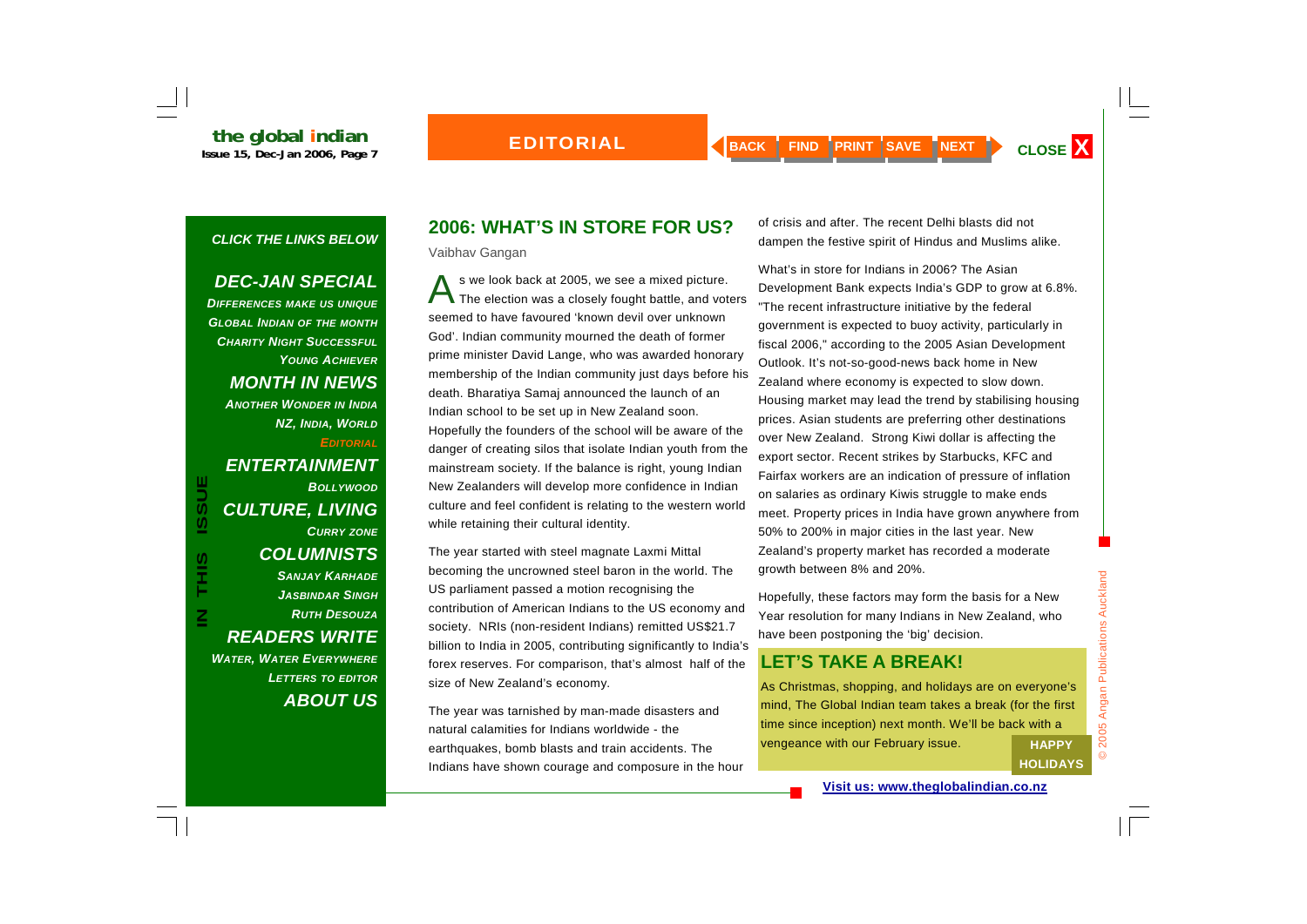## **the global indian**<br>Issue 15, Dec-Jan 2006, Page 8

### **BOLLYWOOD**

**NEAL N** 

Yet another

**NIKKI** 

#### *CLICK THE LINKS BELOW*

#### *DEC-JAN SPECIAL*

*DIFFERENCES MAKE US UNIQUE GLOBAL INDIAN OF THE MONTH CHARITY NIGHT SUCCESSFULYOUNG ACHIEVERMONTH IN NEWS ANOTHER WONDER IN INDIA NZ, INDIA, WORLD EDITORIALENTERTAINMENT BOLLYWOODCULTURE, LIVING CURRY ZONE COLUMNISTS SANJAY KARHADE JASBINDAR SINGHRUTH DESOUZAREADERS WRITE WATER, WATER EVERYWHERE LETTERS TO EDITOR*

**IN THIS ISSUE**

 $\mathsf{\Xi}% _{M_{1},M_{2}}^{\alpha,\beta}(\varepsilon)=\mathsf{\Xi}_{M_{1},M_{2}}^{\alpha,\beta}(\varepsilon)$ 

**ISSUE** 

*ABOUT US*

NRI (Non-Resident Indian) movie! The Yash Raj Films' second attempt at comedy (following *Salaam Namaste*), this is a story of two young Indians born and brought up in Canada. As they bump into each other many times in Vancouver, they develop a bond (sounds familiar?). The movie is about comedy of errors as they try to figure out this love-andhate relationship. Worth the money! **COMING UP** 

### **DEEWANE HUYE PAAGAL**

If Akshay Kumar accidentally discovered his talent for comedy in *Hera Pheri*, he's only getting better at  $\overline{5}$ **NOW SHOWING** it with every movie. The Vikram Bhatt-directed and Akshay-Shahid kapoor-Paresh Rawal-Suneil Shetty starred movie portrays a battle SHO between Akshay and Suniel (this time, not for



money, but for a woman). Shot in Dubai and the good old America, the movie is already becoming popular!

### **BOLLYWOOD IS HERE! THE HOTTEST TICKET IN TOWN**

"The best from Vaibhavi Merchant and the team" **Abhishek Bachchan** 

#### "This lavish theatrical has simply stunned Sydney with its riotous explosion of sound and colour" Sydney News 14 Oct. 05

Merchants Of

#### A SUPERB CAST OF BOLLYWOOD'S 30 FINEST DANCERS, ACTORS & SINGERS

**WELLINGTON - Westpac St James** 8pm Wed 7 - Fri 9 Dec: 5 & 8pm Sat 10 Dec **AUCKLAND - Civic Theatre** 8pm Tue 13 - Fri 16 Dec; 5 & 8pm Sat 17 Dec

**Visit us: www.theglobalindian.co.nz**

NA SKTENSIAN PASSIRIE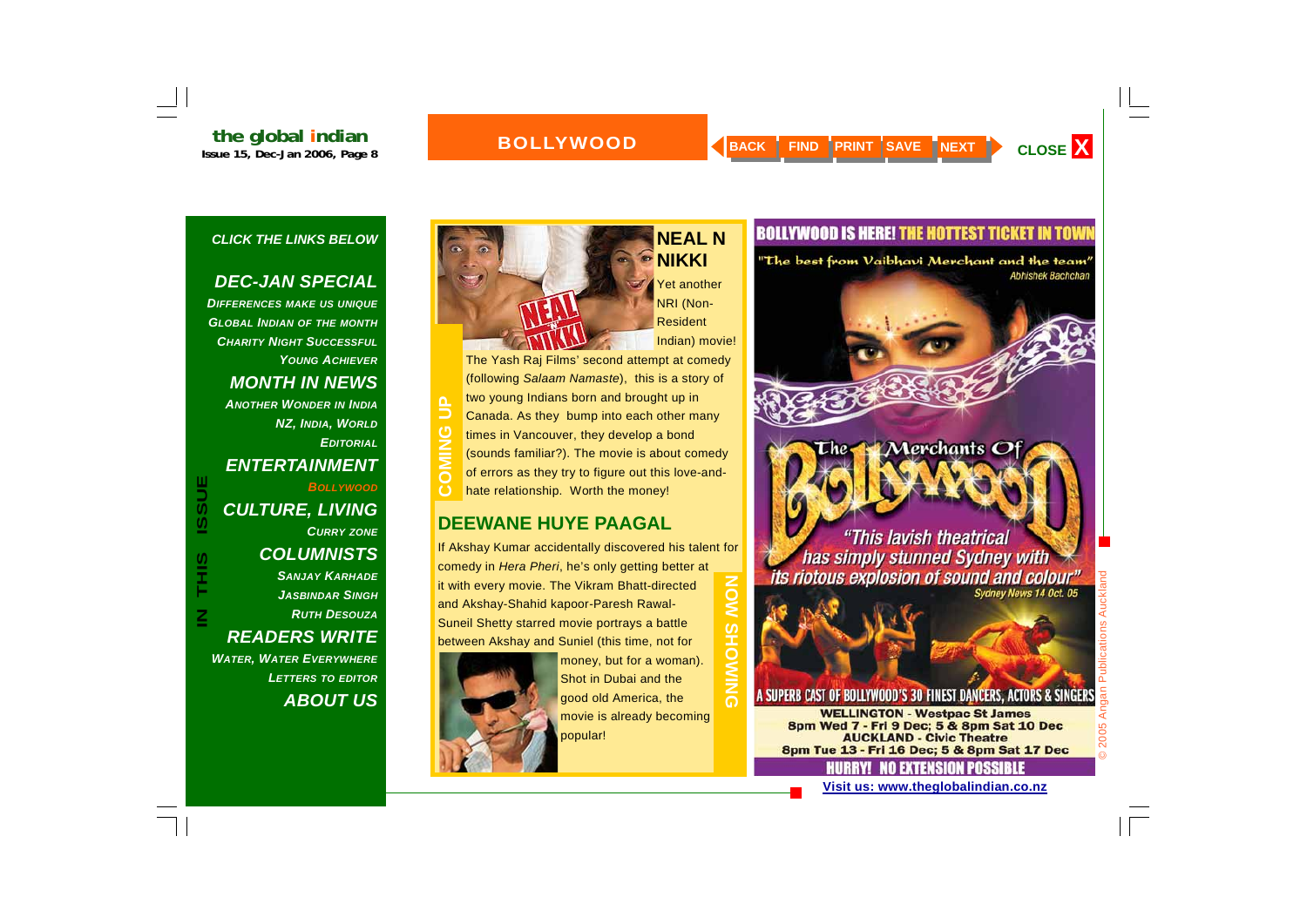### **CURRY ZONE**

Indian.

#### *CLICK THE LINKS BELOW*

#### *DEC-JAN SPECIAL*

*DIFFERENCES MAKE US UNIQUE GLOBAL INDIAN OF THE MONTH CHARITY NIGHT SUCCESSFULYOUNG ACHIEVERMONTH IN NEWS ANOTHER WONDER IN INDIA NZ, INDIA, WORLD EDITORIALENTERTAINMENT*  **ISSUE** *BOLLYWOODCULTURE, LIVING CURRY ZONE COLUMNISTS SANJAY KARHADE JASBINDAR SINGHRUTH DESOUZAREADERS WRITE* 

**IN THIS ISSUE**

S<br>エ<br>ト

 $\overline{\mathsf{z}}$ 

*WATER, WATER EVERYWHERE LETTERS TO EDITOR ABOUT US*

#### **ALU VADHA (POTATO FRITTERS)**

Ashok Kumar Parmar

These are made of potato filling in chick pea flour - deep fried.

#### **Batter Ingredients**

150g pea or chick pea flour

100g white flour

½ teaspoon chili powder, turmeric, salt

1 teaspoon green herb stock, ground cumin, ground coriander

2 teaspoons crushed garlic, crushed ginger, garam masala

1 tablespoon soy sauce, oil

2 cups oil for frying

#### **Filling Ingredients**

3 large boiled potatoes

½ teaspoon chili powder, turmeric

1 teaspoon green herb stock, ground cumin, ground coriander

crushed garlic, crushed ginger, garam masala

#### **Method**

Mix all the batter spices, flour and oil with water into a thin runny dough. Mash the boiled potatoes and mix with the filling ingredients in another bowl. Make into round balls (about 2 cm in diameter).

Ashok was born in Fiji and lives in Dunedin, New Zealand. For a profession, he develops software, and for a hobby, he experiments in the kitchen. When he is not writing software, he is writing recipes for the readers of The Global

> Dip balls into batter ensuring they are completely covered with the batter. Deep fry on medium heat until golden brown.

If the filling comes out while in the oil, the batter is too runny - add more flour.

Serve hot with chutney or raita. Alu Vadha also goes well with beer and



© 2005 Angan Publications Auckland © 2005 Angan Publications Auckland

salsa dips.



**Advertise in The Global Indian and see your revenues grow Contact Vaibhav Gangan 021 251 4924 Email: sales@theglobalindian.co.nz**

## **the global indian**

NZ's e-zine for Indians abroad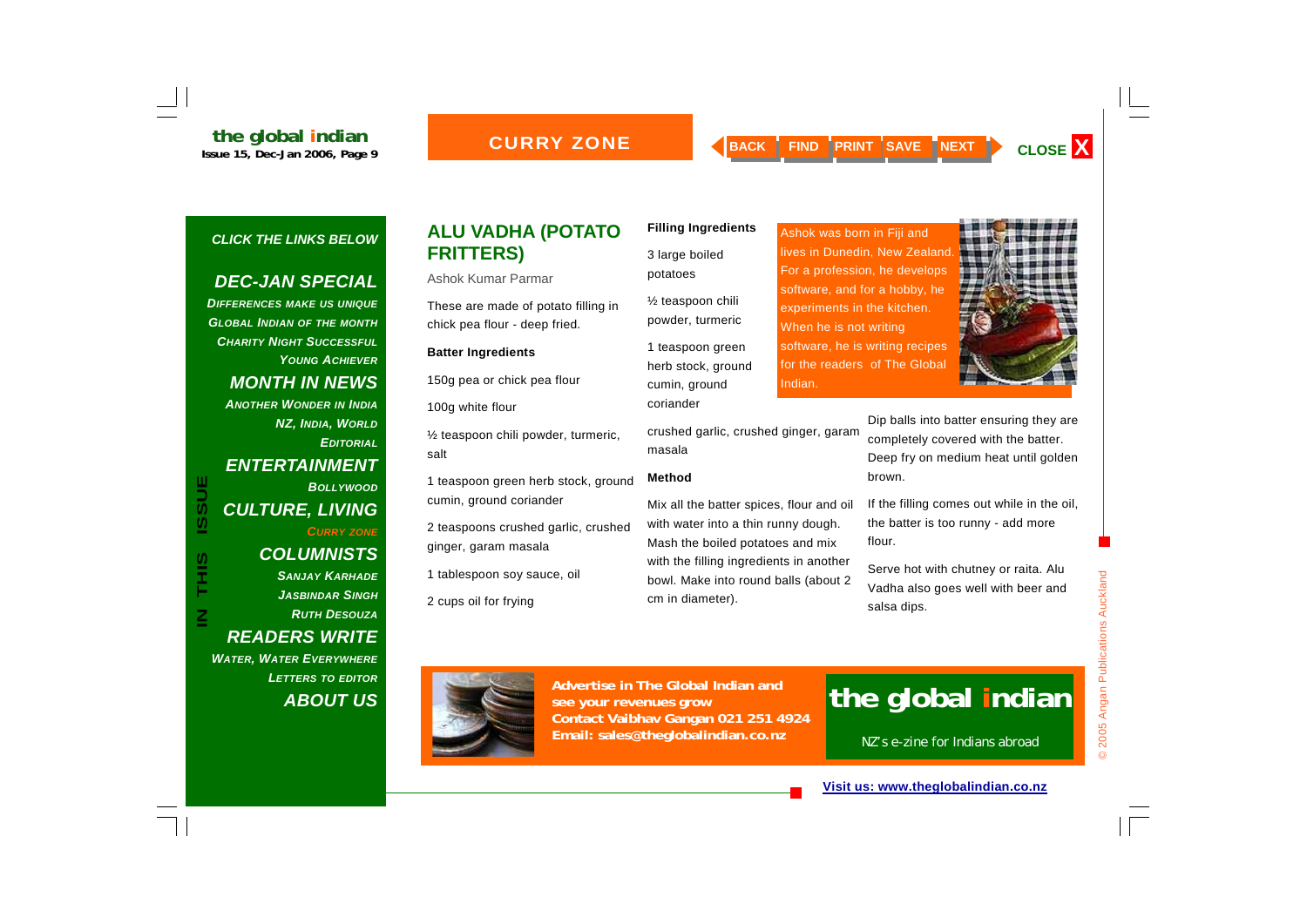## **SIGHTSCREEN**

#### *CLICK THE LINKS BELOW*

#### *DEC-JAN SPECIAL*

*DIFFERENCES MAKE US UNIQUE GLOBAL INDIAN OF THE MONTH CHARITY NIGHT SUCCESSFULYOUNG ACHIEVERMONTH IN NEWS ANOTHER WONDER IN INDIA NZ, INDIA, WORLD EDITORIALENTERTAINMENT BOLLYWOODCULTURE, LIVING CURRY ZONE COLUMNISTS SANJAY KARHADE JASBINDAR SINGHRUTH DESOUZAREADERS WRITE WATER, WATER EVERYWHERE LETTERS TO EDITOR ABOUT US*

**IN THIS ISSUE**

S<br>H<br>H<br>H

 $\overline{\mathsf{z}}$ 

**ISSUE** 

## **DOES HE, DOES HE NOT?**

Sanjay Karhade

After much - wanted or unwanted - brouhaha, Sourav "Maharaja" Ganguly has been reinstated in the 15 member Indian Test squad. He is in the squad neither as captain, nor as a specialist batsman, nor as a specialist bowler but as an all-rounder. But, the important question is, does he or does he not deserve a chance?



Sanjay Karhade has been writing on current affairs and sport in India for over two decades. He contributes to The Global Indian on the current and sporting front in India.

His presence in the squad would mean a few obvious things. One, considering his experience he will have to be played in the final eleven. Two, this also implies dropping an youngster. Three, if Ganguly performs well the dropped youngster will have to wait for his turn yet again for no fault of his. Now, isn't it ironical that only a few days back Ganguly himself stepped down from captaincy in a Ranji Trophy match against Maharashtra to give chance to younger player, Deep Dasgupta, to lead Bengal? Is it ironical or just weird or simply typical of Ganguly?

Ganguly lost his place in the one-day side after the famous riot of words with coach, Greg Chappell. By now, everyone is convinced about the genuineness of either side. Ganguly was wrong in making public a mere suggestion

made by the coach. More incorrect was Ganguly's timing he spilled the bins only after three days and scoring a hundred against a mediocre Zimbabwe outfit.

So be it, my answer to the contentious issue is in the firm affirmative. Yes, Ganguly deserves this chance for a few reasons. One, he has been the most successful Indian captain and should be able to bid goodbye to cricket in a healthier manner. Two, he gave a new face to Indian captain. In him Indian cricket fans found a leader who

Ganguly was wrong in making public a<br>mere suggestion made by the coach."

would do anything to win - fight with opposing players and captains; bog them down with sheer attitude; take on administrators, umpires, referees alike; use divide n' rule policy within the team etc. - absolutely anything. But, he did all this in his own inimitable style. Three, he built his own battalion. Also, remember the names he backed and you will find there was hardly a player from West Bengal in his brigade. He travelled long distances to shield his soldiers. No Indian captain has done this before. He has got a few runs to boast too! Yes, Ganguly deserves a chance.

Of course, Sourav "Dada" Gaunguly now has to make sure he runs riot of runs, not words, on the wicket...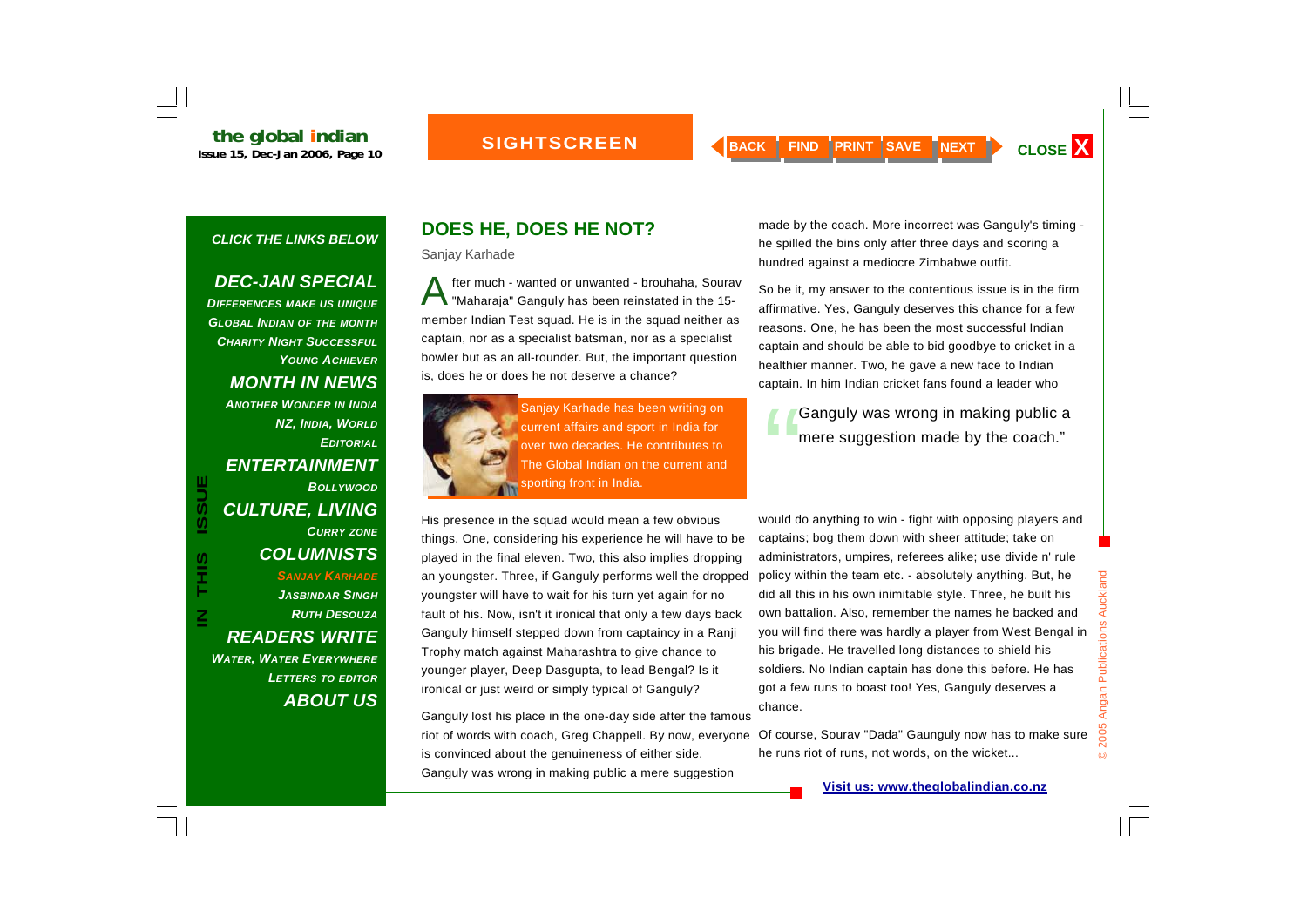### *DEC-JAN SPECIAL*

*DIFFERENCES MAKE US UNIQUE GLOBAL INDIAN OF THE MONTH CHARITY NIGHT SUCCESSFULYOUNG ACHIEVERMONTH IN NEWS ANOTHER WONDER IN INDIA NZ, INDIA, WORLD EDITORIALENTERTAINMENT BOLLYWOODCULTURE, LIVING CURRY ZONE COLUMNISTS SANJAY KARHADE JASBINDAR SINGHRUTH DESOUZAREADERS WRITE WATER, WATER EVERYWHERE LETTERS TO EDITOR ABOUT US*

**IN THIS ISSUE**

S<br>エココン エコン エコン エコン エコン アルファン アルファン しゅうかん しゅうかん しゅうかん しゅうかん しゅうかん しゅうかん しゅうかん しゅうかん しゅうかん しゅうかん しゅうかん しゅうかん しんけい しゅうかん しんけい しんけい しんけい しんけい しんけい しんけい しんしゅん

 $\overline{\mathsf{z}}$ 

**ISSUE** 

## **HUMILITY IN LEADERSHIP**

Jasbindar Singh

It is a few months now since our major cities were<br>flooded with bright red jerseys, sporting the ever-proud Lion moniker. That magnificent first game and the remarkable victory of the ABs when the Lions were so comprehensively beaten.

The buildup to the second test was tremendous including

Losing with grace and humility **Losing with grace and structure** executive coach.<br>
Is a heck of a lot more **the basis of a lot more** attractive than being pigheaded, arrogant or in denial."

Sir Clive Woodward's pronouncement that the Lions were going to come roaring back and assert their superior skills. Indeed the first 5-7 minutes of that game were grippingly hair-raising. But the AB supporters need not have clung to their beers with such white knuckles as the game plan changed very rapidly. By demonstrating a potent mix of individual excellence, great teamwork and a winning strategy, the ABs took the test and the series, and the rest, as they say, is history!

But something bothered me from a leadership perspective. I could not help but be very disappointed by the attitude of Sir Clive Woodward. I thought he was undeservingly meagre and stingy in his acknowledgement of the All Blacks proving to be a better team at the time and having their deserving win.

Where was the grace or graciousness in losing to "take it on the chin" as it were?

Why not give credit where it was due? Wouldn't this be more empowering ultimately before working out where one's own weaknesses, blind spots and pitfalls lay?

The SQ lessons that got reinforced for me were:

Losing with grace and humility is a heck of a lot more



attractive than being pig-headed, arrogant or in denial.

Acknowledging your own failure does not make you smaller; just more human and endearing.

To grow and learn, we sometimes have to go beyond our "ego self."

#### **SQ Application**

In our business environment and in leadership where we esteem values like success, excellence, toughness and extroversion, the quieter and subtler virtues like grace and humility get overlooked and tend to be under-rated. What is interesting though is that we very much take notice when they are conspicuously absent!

Where in your life or relationships right now might there be a call for greater grace or humility? What might you do differently as a result of reflecting on this issue?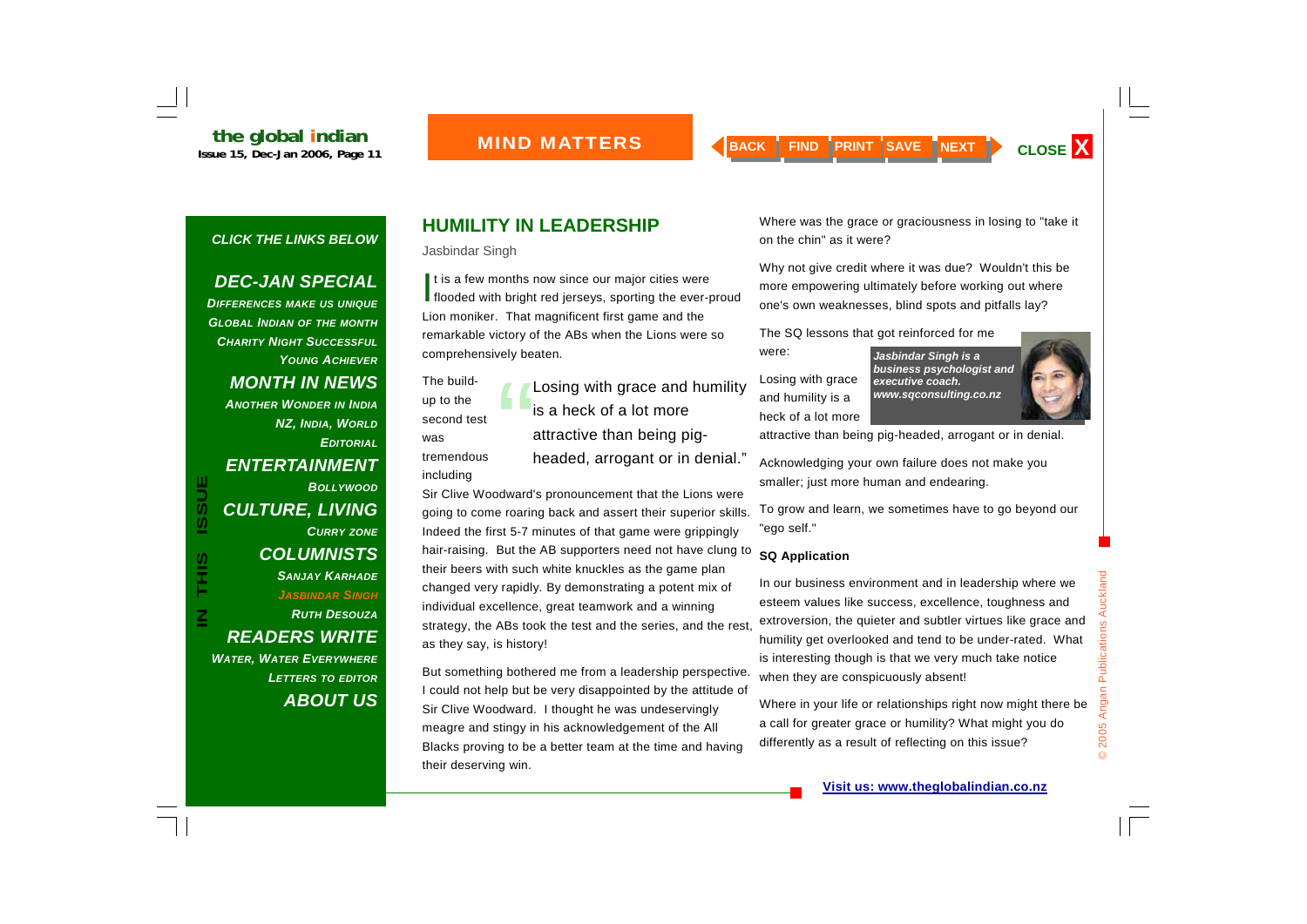## *OUR IDENTITY*

#### *CLICK THE LINKS BELOW*

#### *DEC-JAN SPECIAL*

*DIFFERENCES MAKE US UNIQUE GLOBAL INDIAN OF THE MONTH CHARITY NIGHT SUCCESSFULYOUNG ACHIEVERMONTH IN NEWS ANOTHER WONDER IN INDIA NZ, INDIA, WORLD EDITORIALENTERTAINMENT BOLLYWOODCULTURE, LIVING CURRY ZONE COLUMNISTS SANJAY KARHADE JASBINDAR SINGHRUTH DESOUZAREADERS WRITE WATER, WATER EVERYWHERE LETTERS TO EDITOR*

**IN THIS ISSUE**

S<br>エココン エコン エコン エコン エコン アルファン アルファン しゅうかん しゅうかん しゅうかん しゅうかん しゅうかん しゅうかん しゅうかん しゅうかん しゅうかん しゅうかん しゅうかん しゅうかん しんけい しゅうかん しんけい しんけい しんけい しんけい しんけい しんけい しんしゅん

 $\overline{\mathsf{z}}$ 

**ISSUE** 

*ABOUT US*

## **THE TREATY AND US**

Ruth DeSouza

T wo interesting events occurred in November, one was the anniversary of the Sikh presence in New Zealand and the other was a symposium organised by the Human Rights Commission and the University of Auckland to discuss the relationship between Asians and the Treaty. Dr Kumanan Rasanathan and I attempted to present a South Asian view about the Treaty of Waitangi which was signed in 1840 by Tangata Whenua (people of the land) and the Crown. It's the founding document of New Zealand and defines principles of partnership, participation, protection and equity.

As migrants to New Zealand since 1810, Indians have had an important role in the development of this country. From gorse and scrub cutting to create farmland to finding gold in Tuapeka as 'Black Peter' did. Initially the largest populations of Indians came from Gujarat or the Punjab. Later we had people from Fiji and in 1972 refugees from Uganda. Between 1916 and 1966 'race aliens', in particular 'Indians' or 'Hindus', rose from 181 to 6,843 and in the 2001 census 60,213 people identified as Indian and 1,983 as Fijian Indian. The New Zealand Indian Central Association was established in 1926 to fight oppressive legislation and immigration policy, and to promote harmony between Indians, Maori, and Pakeha. It was also a response to the White New Zealand League's motto

(started in 1926), which was 'Keep New Zealand a White Man's Country'.

So what is our place? We are not signatories of the Treaty. We make

We have the second highest<br>median annual income among the Asian ethnic groups.

*Ruth is a researcher, educator and mental-health* 

up 26% of the Asian population, and 29% of us are New Zealand-born. We fare well on the home ownership front at 41%. We are highly qualified and more likely to receive income from wages and salaries than the total New Zealand population, and equally likely as the New Zealand population to receive income from self-employment. We have the second highest median annual income among the Asian ethnic groups (\$16,000) and are nowadays largely in white-collar employment.

We need to know about the Treaty because part of belonging to a country means that we need to know about its history to have an ethical relationship with it. In the same way we want our history and contribution to be understood (as the Sikh community are requesting). We need to find a way to understand our relationship with Tangata Whenua and Pakeha to be able to participate in national conversations about the identity of this country.

*nurse.*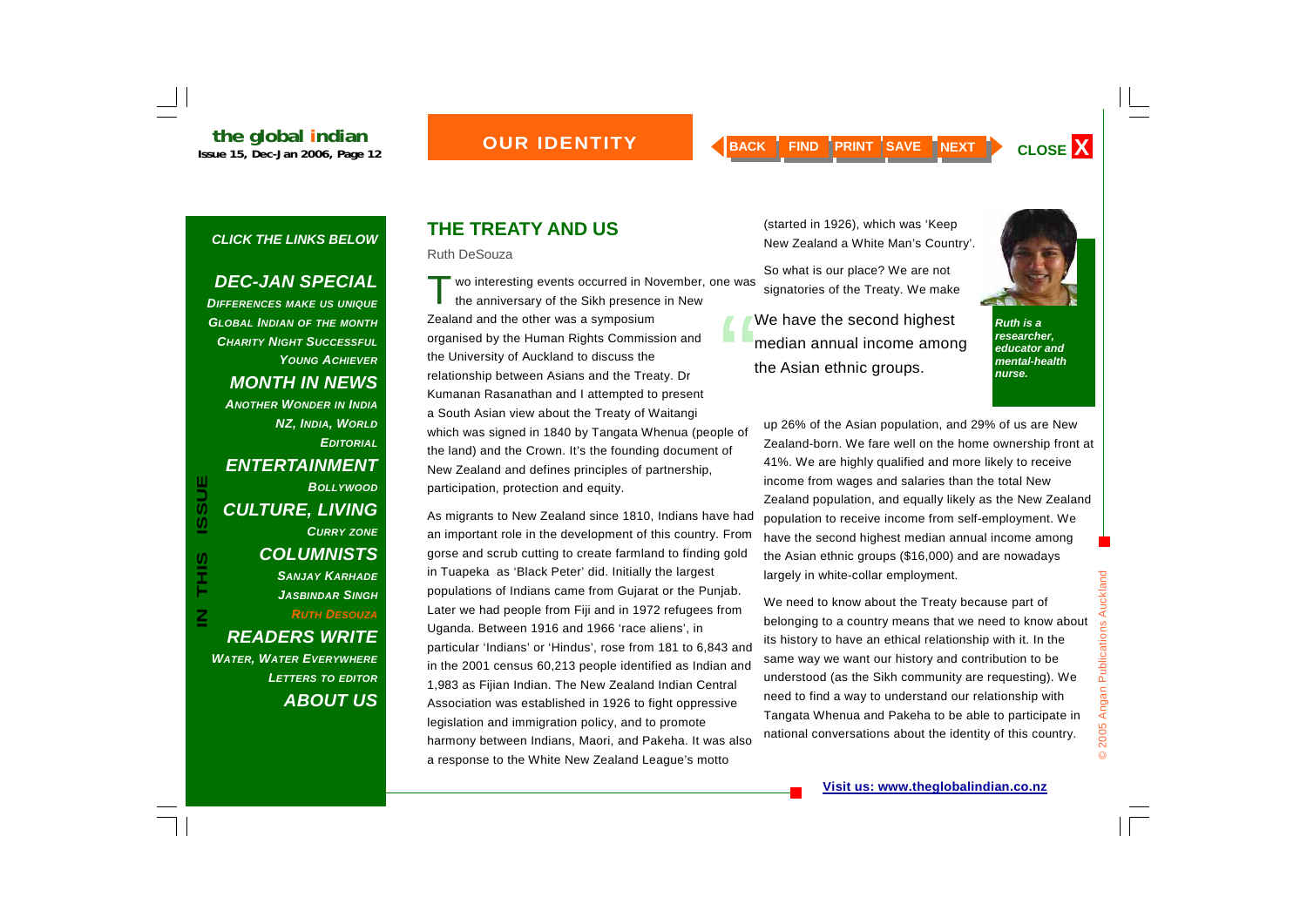#### *DEC-JAN SPECIAL*

*DIFFERENCES MAKE US UNIQUE GLOBAL INDIAN OF THE MONTH CHARITY NIGHT SUCCESSFULYOUNG ACHIEVERMONTH IN NEWS ANOTHER WONDER IN INDIA NZ, INDIA, WORLD EDITORIALENTERTAINMENT BOLLYWOODCULTURE, LIVING CURRY ZONE COLUMNISTS SANJAY KARHADE JASBINDAR SINGHRUTH DESOUZAREADERS WRITE WATER, WATER EVERYWHERE LETTERS TO EDITOR ABOUT US*

**IN THIS ISSUE**

S<br>HH<br>H

 $\overline{\mathsf{z}}$ 

**ISSUE** 

## **WATER, WATER EVERYWHERE, BUT…**

Lynette Saldanha

ave you felt at some point in your life that you would<br>like to give something back to society? I have come across a rainwater harvesting project just 150km from Mumbai which meets all my criteria of helping villagers to help themselves, to change their lives through access to clean water round the year.

Rainwater harvesting is the capture and storage of rainwater and is particularly effective in rural areas which receive good rainfall. One such area is Raigad District in the Konkan belt near Mumbai. During the monsoon, they receive heavy rainfall, but due to a sloping terrain and increasing deforestation, the water runs off quickly towards the sea. When the monsoon ends, for three to six months of the year the area is starved for water.

SCESA (Mumbai's Sophia College Ex-students/staff association) has been working in this area with an NGO (Non Government Organisation) called SHARE(Society to heal, aid, restore and educate) in Raigad and Thane districts since 2003. So far, 36 villages with over 12,000 people have been helped to become self-sufficient in water. We supply the expertise and capital to build ponds, gabions, dams, to store water and to recharge the groundwater and villagers supply their own labour. The commitment of the entire village to the project is essential.



Women no longer have to walk up to 7km a day in search of water. They are now helped by us to engage in income-generating work. The men can now grow a second crop of pulses which puts nutrients back into the soil and also slows down migration to the cities.

I visit the projects every 3-4 months to see the work firsthand. So far our sponsors include Rotary Clubs, HSBC, Citi Group and the Dorab Tata Trust. My dream is to have more villages sponsored by the people of New Zealand. One village has already been sponsored by a generous family of Indian origin. The cost involved per village would be between NZ\$3000 and NZ\$7000. For more information, email me at **lynettesaldanha@gmail.com**.

*Cambridge-educated economist Lynnette is a resident of New Zealand and a consultant dividing her time between Auckland, Singapore and India.*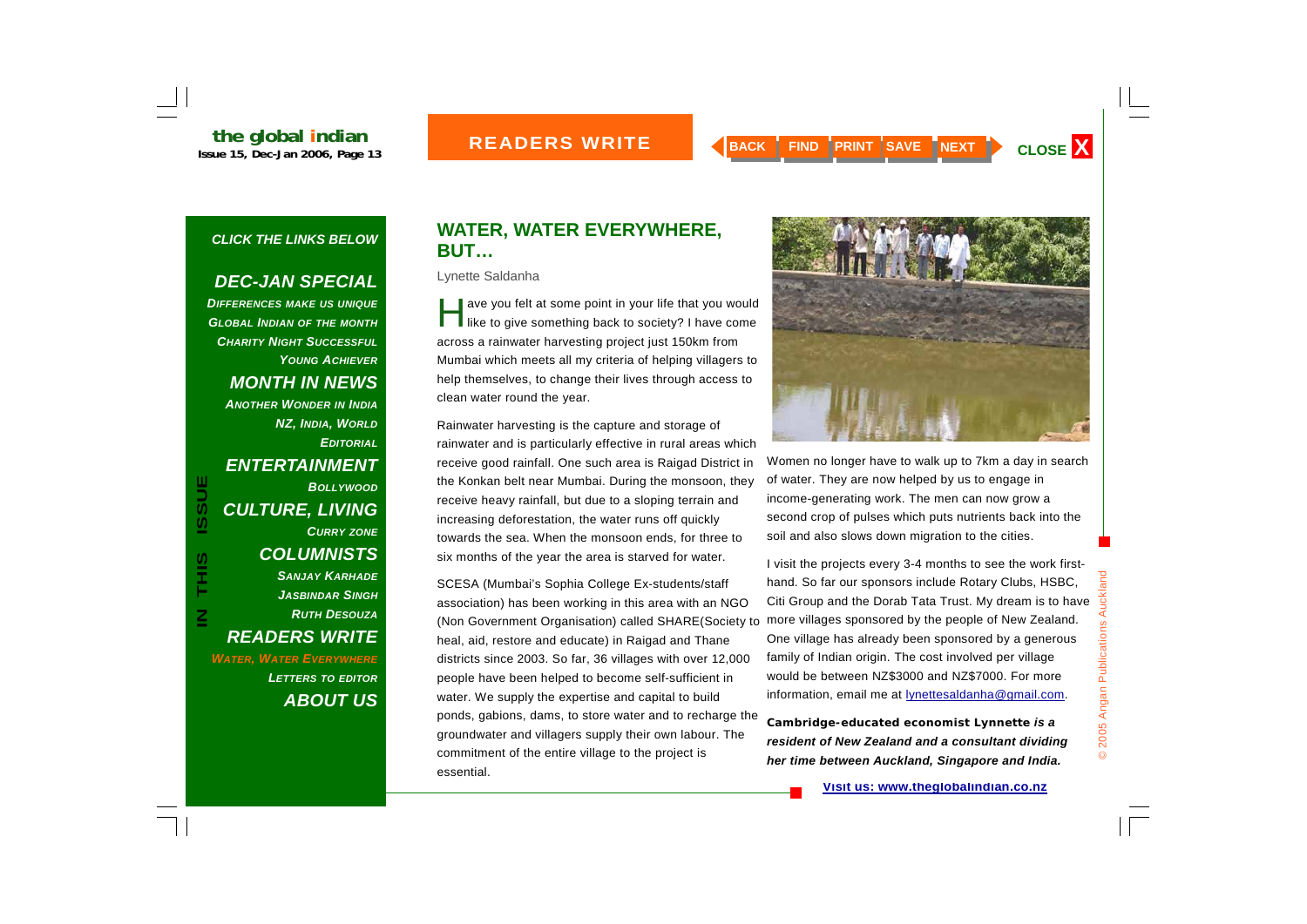#### *DEC-JAN SPECIAL*

*DIFFERENCES MAKE US UNIQUE GLOBAL INDIAN OF THE MONTH CHARITY NIGHT SUCCESSFULYOUNG ACHIEVERMONTH IN NEWS ANOTHER WONDER IN INDIA NZ, INDIA, WORLD EDITORIALENTERTAINMENT BOLLYWOODCULTURE, LIVING CURRY ZONE COLUMNISTS SANJAY KARHADE JASBINDAR SINGHRUTH DESOUZAREADERS WRITE WATER, WATER EVERYWHERE LETTERS TO EDITOR ABOUT US*

## **CONGRATULATIONS TAYYABA**

I would like to congratulate Tayyaba Khan and the Auckland Muslim Girls' Association team for winning the Sonja Davies Peace Award. She makes all of us very proud. Isn't the New Zealand Government sending mixed signals by harassing Muslim travelers at airports, by singling them out for intensive security check?

**Suresh Mendes, Christchurch** 

## **LESSONS FROM THE RIOTS IN FRANCE**

Following racial riots in France, there is need for more strategic changes to the immigration policy of many countries, instead of being complacent that "it will never happen here." Conflict between migrants and host community needs to be taken seriously, before things go out of hands. We need to revitalise our emphasis in ensuring better integration of new migrants. There should be voluntary programmes for not-so-new migrants to assess their settlement progress. This can be done after a year of migration. Media too can play a vital role. BOLLYWOOD<br>
CULTURE, LIVING<br>
CULTURE, LIVING<br>
COLUMNISTS<br>
COLUMNISTS<br>
SANJAY KARHADE<br>
JASBINDAR SINGH<br>
COLUMNISTS<br>
COLUMNISTS<br>
COLUMNISTS<br>
SANJAY KARHADE<br>
SANJAY KARHADE<br>
MORE SANJAY KARHADE<br>
SANJAY KARHADE<br>
MORE SANJAY KAR

**Surjit Bhalla, Sydney** 

## **BHATNAGAR CLUB**

It was nice to see New Zealand's Bhatnagar community coming together to form a Bhatnagar *Sabha (club).* In early 2005, perhaps a common site in large cities in India, but seems to be a unique form of association in New Zealand.

The Bhatnagar *Sabha* met on special occasions, the first being Holi. Many families came together to enjoy games, and exchange delicious *Kayasth* dishes, with a chance to explore the Bhatnagar family tree. This organisation aims to provide a means by which all those with the family name of Bhatnagar can come together and form a larger

family.

editor: editor@theglobalindian.co.nz

The Bhatnagars' are traditional people who successfully represent the Indian culture while remaining open to 'new ways of thinking. Since the first meeting in early 2005 to the latest one held in November 2005 for the occasion of *Diwali*, the group

grew by two families.

**Purva Bhatnagar, Auckland**